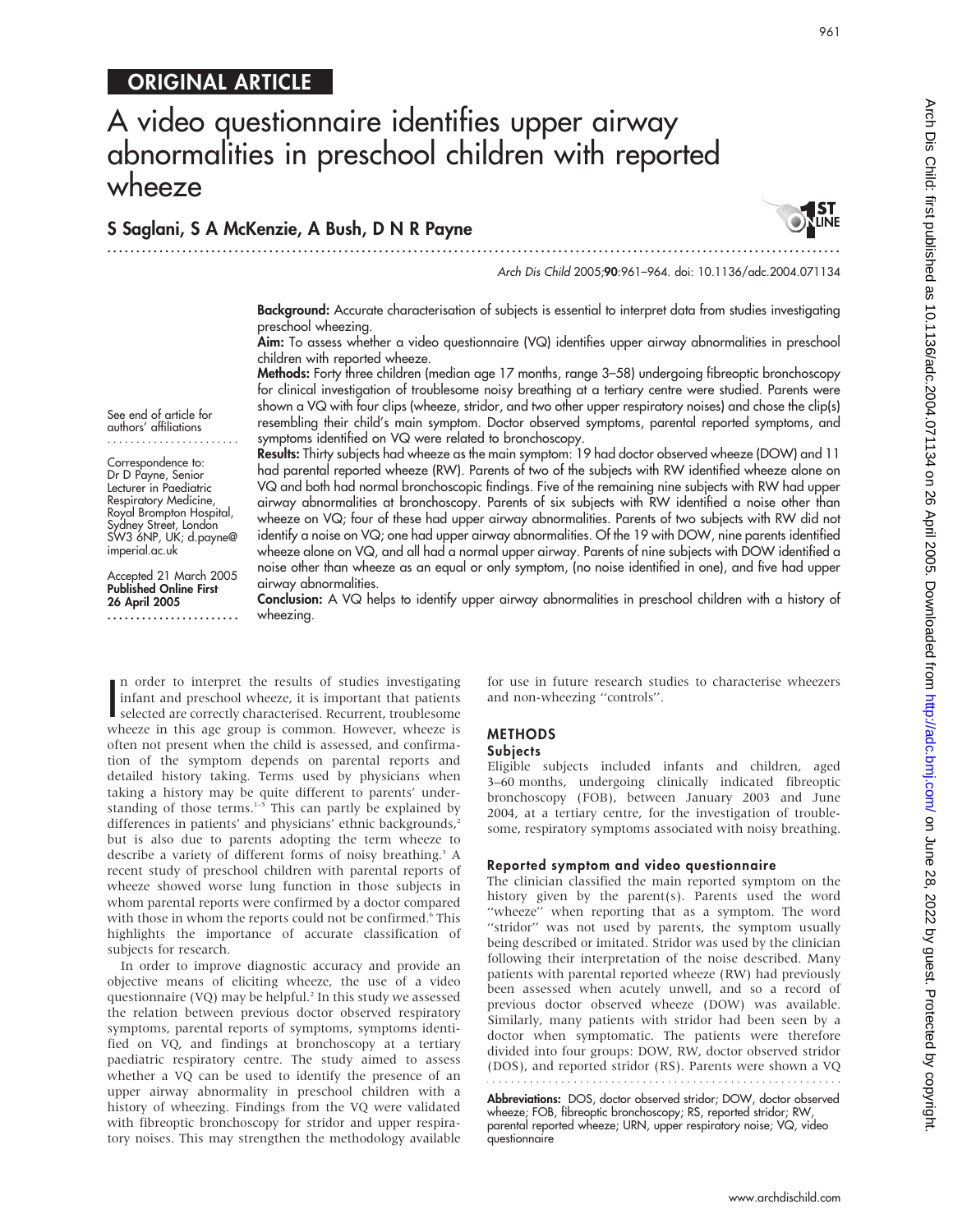Table 1 Age, sex, ethnicity of subjects, and indications for bronchoscopy

|                                                                     | Wheeze                 | Stridor |
|---------------------------------------------------------------------|------------------------|---------|
| Number                                                              | 30                     | 13      |
| Age (months) [median (range)]                                       | $25.5(6-58)$ 14 (3-42) |         |
| Males                                                               | 17 (57%)               | 9(69%)  |
| Ethnicity                                                           |                        |         |
| Caucasian                                                           | 25 (84%)               | 8(62%)  |
| Afro-Caribbean                                                      | 1(3%)                  | 2(15%)  |
| Indian                                                              | 0                      | 1(8%)   |
| Arabic                                                              | 2(7%)                  | 2(15%)  |
| Chinese                                                             | 1(3%)                  | 0       |
| Mixed Indian/Caucasian                                              | 1(3%)                  | 0       |
| Previous hospital admission for acute<br>wheeze                     | 19 (63%)               | O       |
| Indication for FOB                                                  |                        |         |
| Exclude other diagnoses and/or<br>identify upper airway abnormality | 30                     | ი       |
| Identify cause of stridor                                           |                        | 13      |

by an observer who had not classified the main reported symptom. The previously validated video contained four clips, each lasting one minute, of infants and children showing examples of wheeze (male, aged 6 years), stridor (male, 6 months), and two different upper respiratory noises (both females, 10 and 24 months).<sup>2</sup> The first upper respiratory noise (URN) sounded like a child snoring. The second URN resembled that of loud mouth breathing. Parents were asked: ''Which, if any, of the noises in this video does your child make?''. They could choose none, one, or more than one clip. Although there were only two parental reported noises, wheeze or stridor, use of the VQ resulted in the possible identification of a third noise, URN.

The decision to perform a FOB was made by the child's clinician (table 1). All wheezers had previously failed a trial of steroid and/or bronchodilator therapy for recurrent wheezing.

#### Fibreoptic bronchoscopy

FOB was carried out under general anaesthesia by one of three clinicians. A size 2.7 mm bronchoscope was used for patients under 2 years, and a 3.6 mm bronchoscope (Olympus Keymed, UK) was used for those between 2 and 5 years. The bronchoscopist was unaware of the classification of symptom(s) identified on VQ. Findings were recorded as normal anatomy, or a structural or functional (malacia or external compression from a vascular ring) upper airway or central airway abnormality. Upper airway was defined as tonsils, adenoids, pharynx, and larynx. The central airway was defined as subglottis, trachea, and right and left main bronchi.

The study was approved by the local ethics committee and full parental consent was obtained.



Figure 2 Relation between symptoms, video questionnaire, and bronchoscopy findings in subjects with stridor.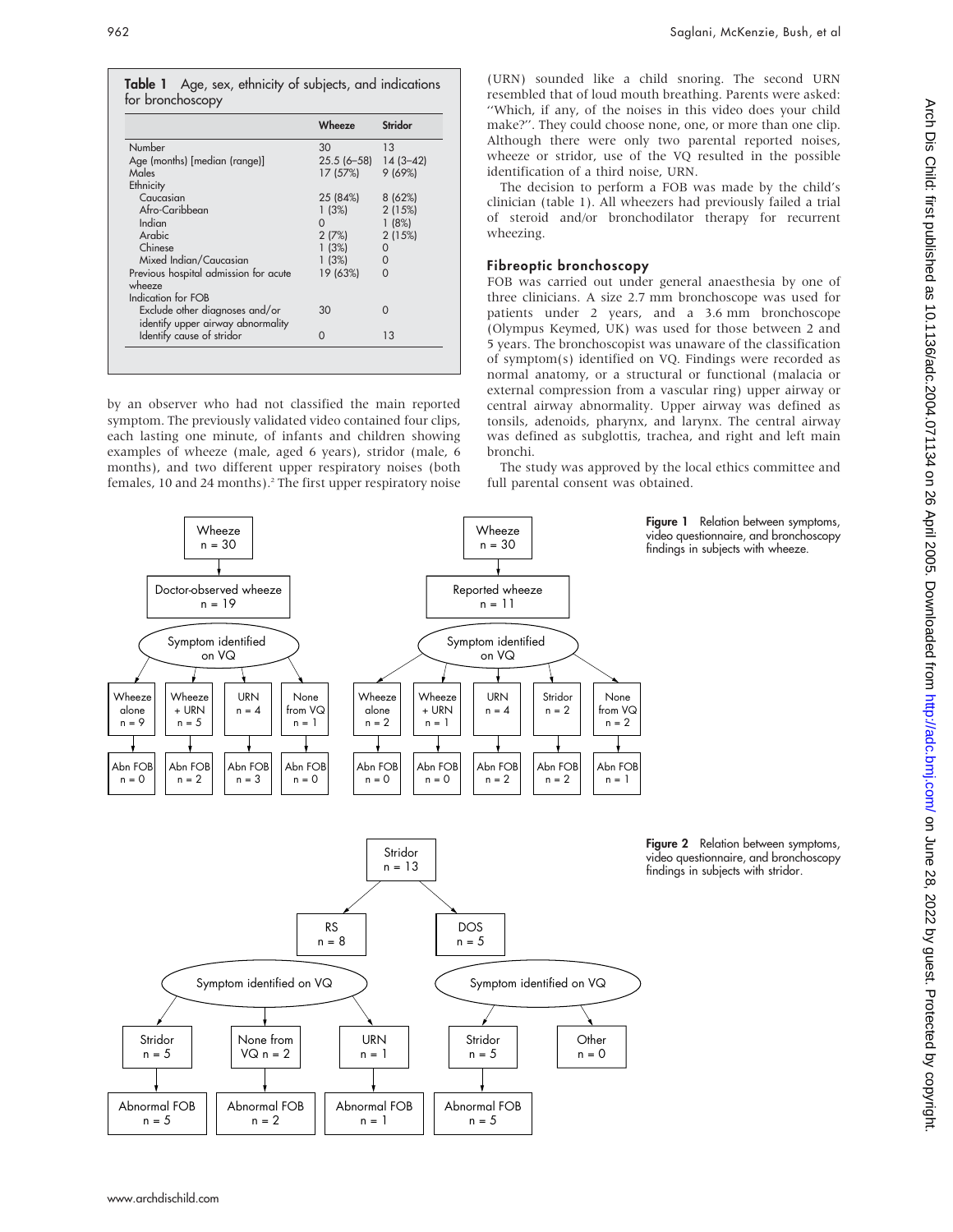Table 2 Relation between bronchoscopic findings and identification of an upper respiratory noise (URN) or stridor on video questionnaire (VQ) in all patients with wheeze (both DOW and RW)

|                         |                                               | Normal upper and central |       |  |
|-------------------------|-----------------------------------------------|--------------------------|-------|--|
|                         | Upper or central airway<br>abnormality on FOB | airway on FOB            | Total |  |
| URN or stridor on VQ    |                                               |                          | 16    |  |
| No URN or stridor on VQ |                                               | 13                       | 14    |  |
| Total                   |                                               | 20                       | 30    |  |
|                         |                                               |                          |       |  |

|                             | Reported symptom            |                  |                    |                                                                          |
|-----------------------------|-----------------------------|------------------|--------------------|--------------------------------------------------------------------------|
|                             | Wheeze $(n = 30)$           |                  | Stridor $(n = 13)$ |                                                                          |
|                             | <b>Bronchoscopy finding</b> |                  |                    |                                                                          |
| Symptom identified on video | Normal<br>anatomy           | Upper or central |                    | Upper or central<br>airway abnormality Normal anatomy airway abnormality |
| Wheeze alone                |                             |                  |                    |                                                                          |
| Wheeze and URN              |                             |                  |                    |                                                                          |
| Upper respiratory noise     | 3                           | 5                |                    |                                                                          |
|                             | 0                           |                  |                    | 10                                                                       |
| Stridor                     |                             |                  |                    |                                                                          |

#### RESULTS

Forty three patients were included (table 1). Parents of 39/43 (91%) patients spoke English fluently. A translator was used in the remaining four cases. The relation between doctor observed symptoms, parental reported symptoms, and findings from the VQ and FOB are summarised in figs 1 and 2.

#### Subjects with wheeze

None of the patients with DOW or RW, whose parents identified wheeze alone on VQ, had any anatomical abnormality on bronchoscopy. Of the six subjects with RW whose parents identified an URN or stridor on VQ, four had abnormal upper or central airway findings at FOB (fig 1). Of the patients with wheeze, 10/30 parents identified an URN or stridor alone on the video. Seven of these 10 subjects (70%) had abnormal upper or central airway findings at FOB.

| Symptom identified on<br>video | <b>Bronchoscopy finding</b>                              |
|--------------------------------|----------------------------------------------------------|
| Wheeze alone                   | Normal anatomy (11)                                      |
|                                | Upper respiratory noise Enlarged tonsil and adenoids (2) |
|                                | Tracheal compression (1)                                 |
|                                | Laryngo-tracheomalacia (1)                               |
|                                | Laryngomalacia (2)                                       |
|                                | Normal (3)                                               |
| Wheeze and URN                 | Large adenoids (1)                                       |
|                                | Tracheomalacia (1)                                       |
|                                | Normal (4)                                               |
| Stridor                        | Laryngomalacia (5)                                       |
|                                | Tracheomalacia (3)                                       |
|                                | Enlarged tonsils and adenoids (1)                        |
|                                | Pulsatile tracheal compression (2)                       |
|                                | Compression of left main bronchus (1)                    |
| None                           | Enlarged tonsils and adenoids (2)                        |
|                                | Compression of left and right main bronchi (1)           |
|                                | Normal (2)                                               |

#### Sensitivity and specificity of VQ in identifying upper airway abnormalities in patients with wheeze

Using FOB anatomical findings as the gold standard, the sensitivity of the VQ in correctly identifying patients with an upper or central airway abnormality was 90%, and the specificity 65% (table 2).

#### Subjects with stridor

Parents of 10/13 (77%) patients with stridor correctly identified stridor on video, and in all of these cases bronchoscopy revealed abnormal structural or functional airway anatomy. None of the parents whose child's main symptom was stridor recognised wheeze on the VQ (table 3).

#### Relation between video questionnaire and bronchoscopy findings for all patients

All patients whose parents identified wheeze alone on VQ had a normal upper airway at bronchoscopy. All patients whose parents identified stridor alone on VQ had an abnormal upper airway at bronchoscopy (table 3). The abnormal bronchoscopic findings are summarised in table 4.

#### **DISCUSSION**

In this study of infants and preschool children, which included patients with both RW and DOW, the additional use of a VQ helped to identify the majority of those who had associated upper airway abnormalities.

When patients are recruited for research studies, the presence or absence of wheeze is usually defined on the basis of parental reports. In the current study, in cases of RW, application of the VQ as an adjunct to history taking confirmed the previously reported discrepancy between parental and physicians' understanding of the term wheeze.<sup>1-3</sup> This was present even when most families were Caucasian and spoke English fluently. A limitation of the study was that one of the video clips used was of a boy aged 6 years. However, the symptoms and signs seen in the clip were typical of those seen in preschool children with wheeze. Also, both patients displaying an URN on the VQ were female, while the two patients with wheeze and stridor were male. It